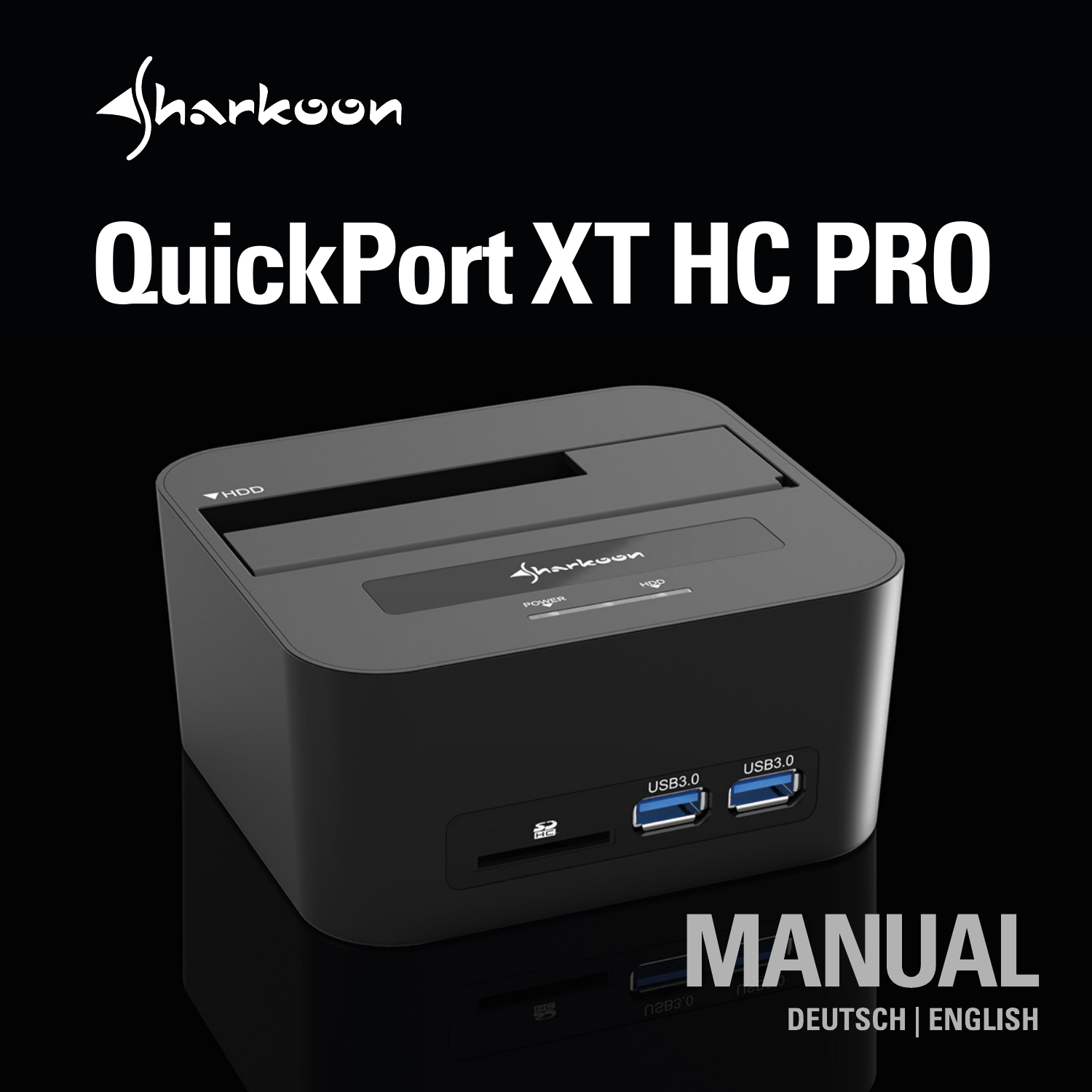

DE A) 1x QuickPort XT HC PRO

- B) 1x Steckernetzteil
- C) 1x USB-3.0-Kabel
- (Typ-A-Stecker auf Typ-B-Stecker)
- D) 1x Anleitung
- 
- EN A) 1x QuickPort XT HC PRO
	- B) 1x Power adapter
	- C) 1x USB 3.0 cable
		- (Type A Plug to Type B Plug)
	- D) 1x Manual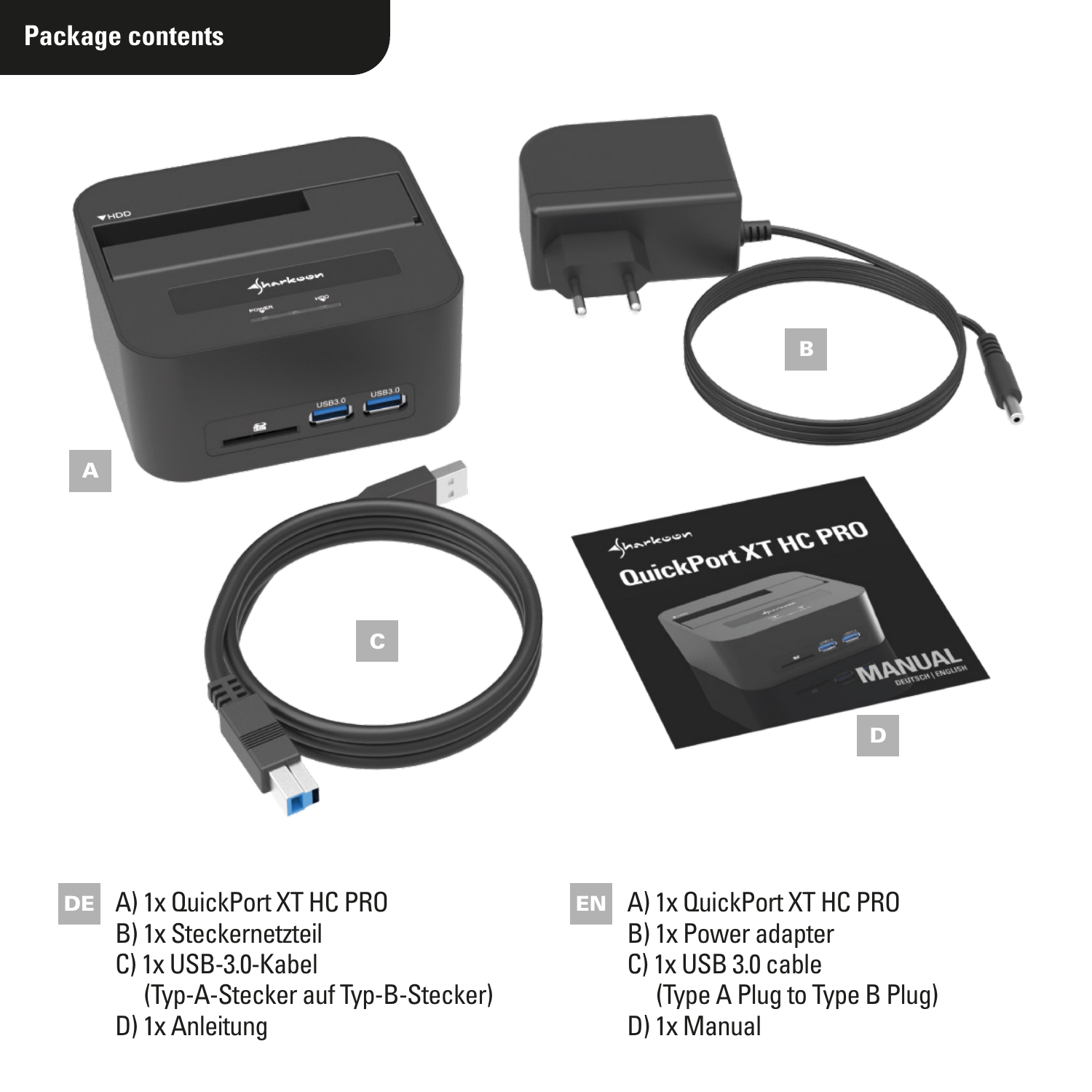## **Connecting the Power Supply and USB Cable**



- Verbinden Sie das Netzteil mit dem Gerät und einer Steckdose. Anschließend verbinden Sie das mitgelieferte USB-3.0-Kabel mit dem QuickPort XT HC PRO und Ihrem Computer. DE
- $E_N$  Connect the power adapter to the device and a power outlet. Then connect the included USB 3.0 cable to the QuickPort XT HC PRO and your computer.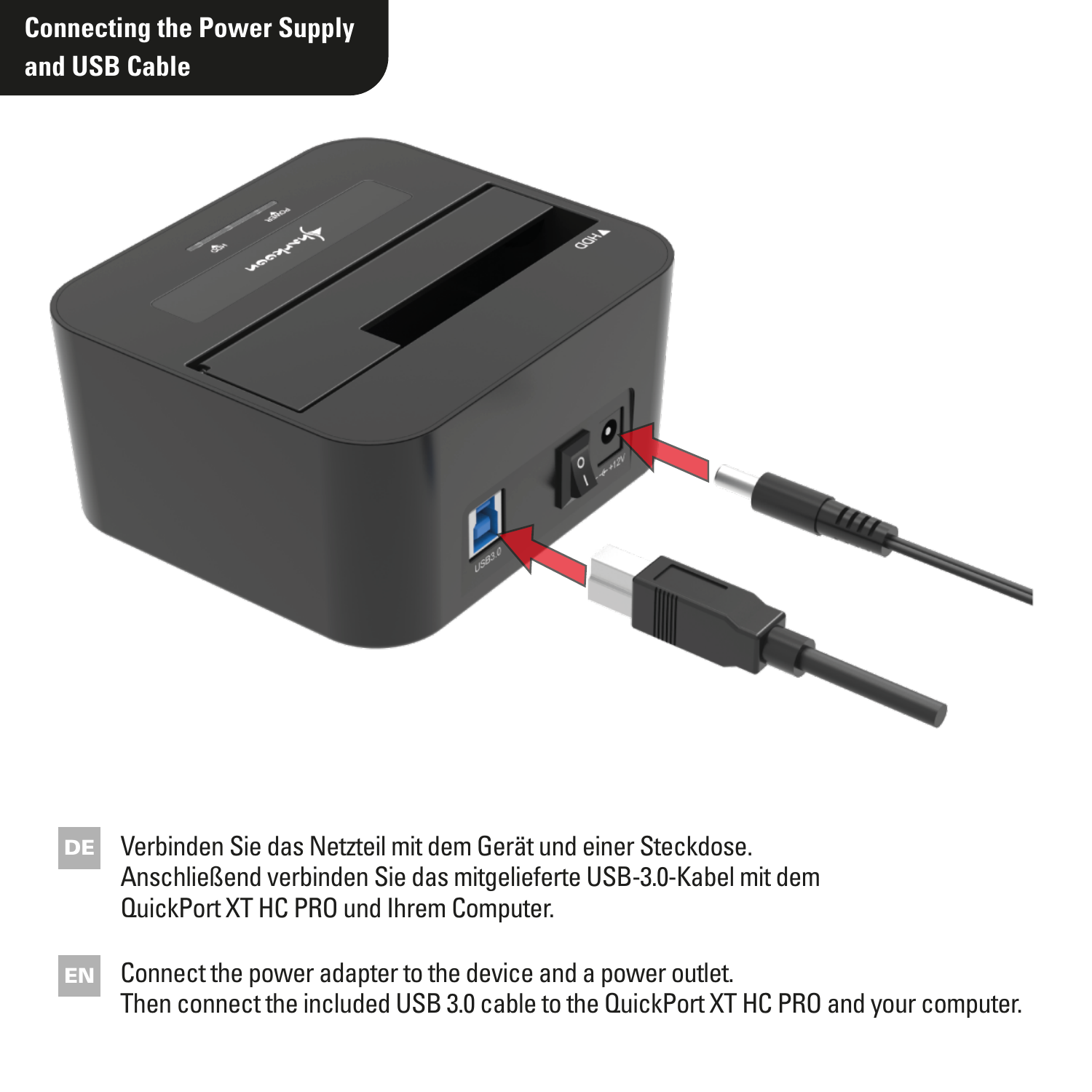

- Stecken Sie Ihre 2,5-Zoll- oder 3,5-Zoll-HDD/SSD behutsam in den Festplattenschacht des Gerätes.
- EN Gently insert your 2.5" or 3.5" HDD/SSD into the hard drive bay of the device.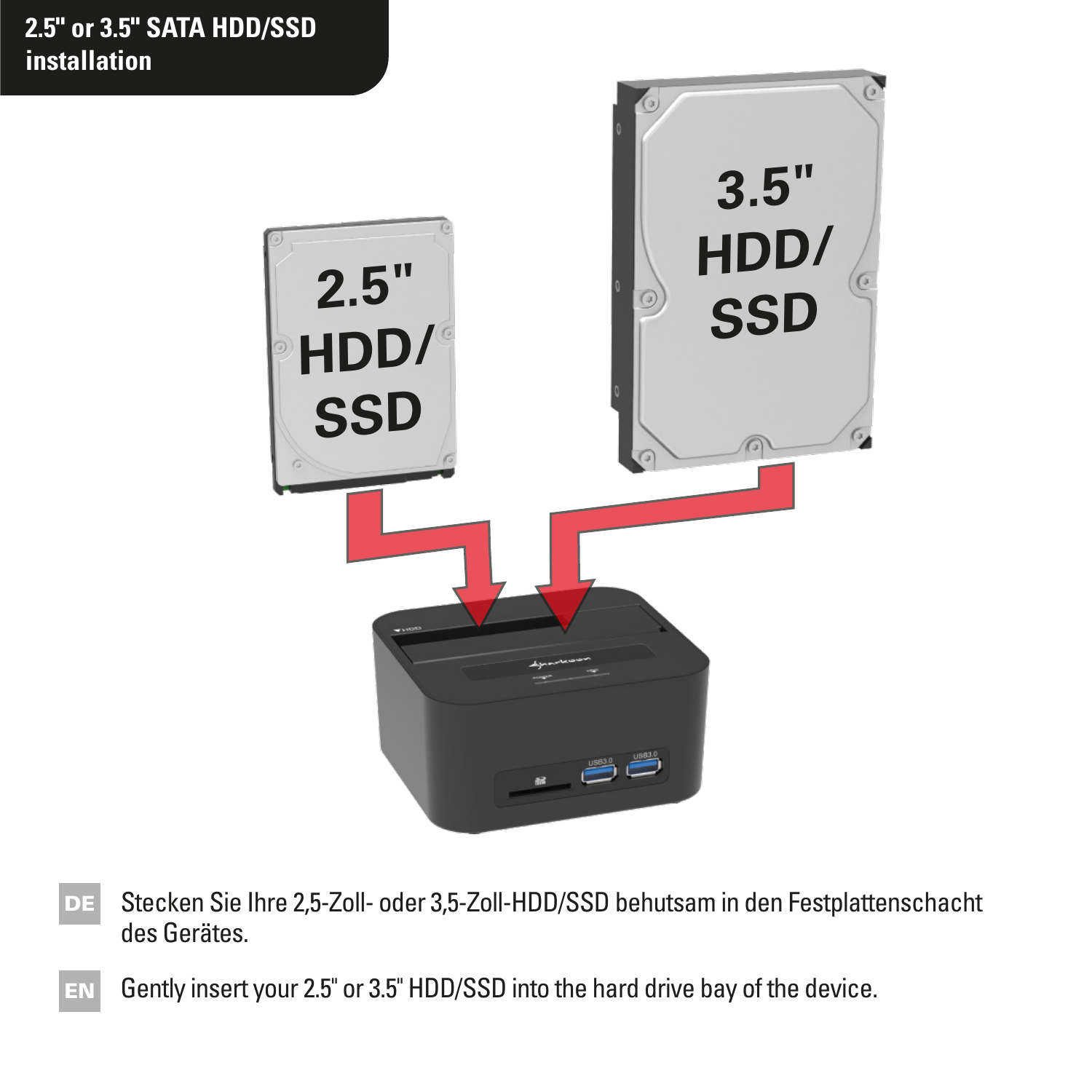

- Schalten Sie das Gerät ein. Ihr Betriebssystem erkennt den QuickPort XT HC PRO automatisch.
- Turn on the device. Your operating system will automatically recognize the QuickPort XT HC PRO.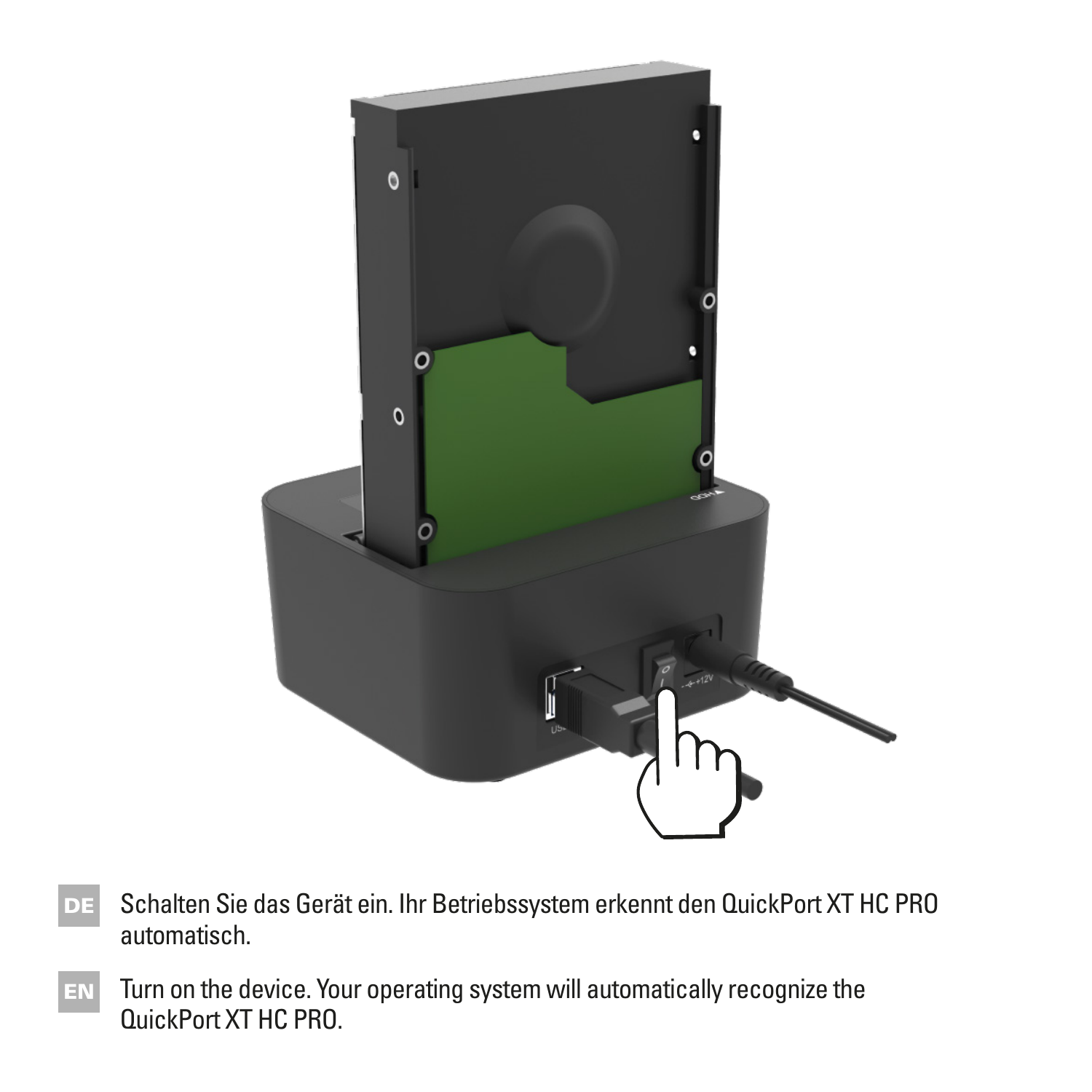**Using a Memory Card and the USB Hub**



- Stecken Sie eine kompatible Speicherkarte in den Kartenleser und verbinden Sie bis zu zwei USB-Geräte mit dem USB-Front-Hub. DE
- Insert a compatible memory card into the card reader and connect up to two USB devices to the USB front hub.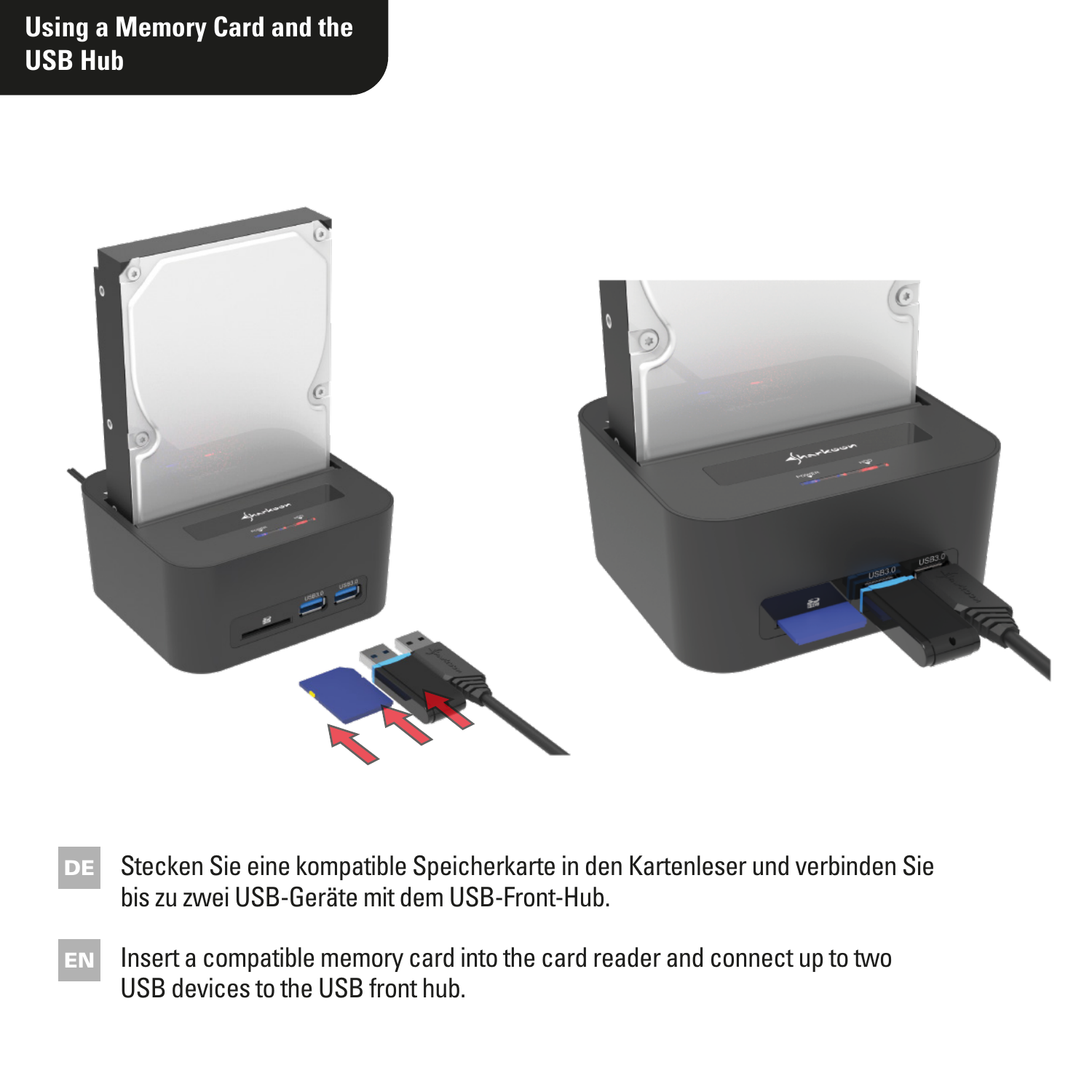

- Zum sicheren Entfernen eines bestimmten Laufwerkes klicken Sie unter Windows auf das Symbol "Hardware sicher entfernen". DE
- $E_N$  To safely remove a specific drive, click the "Safely Remove Hardware" icon in Windows.